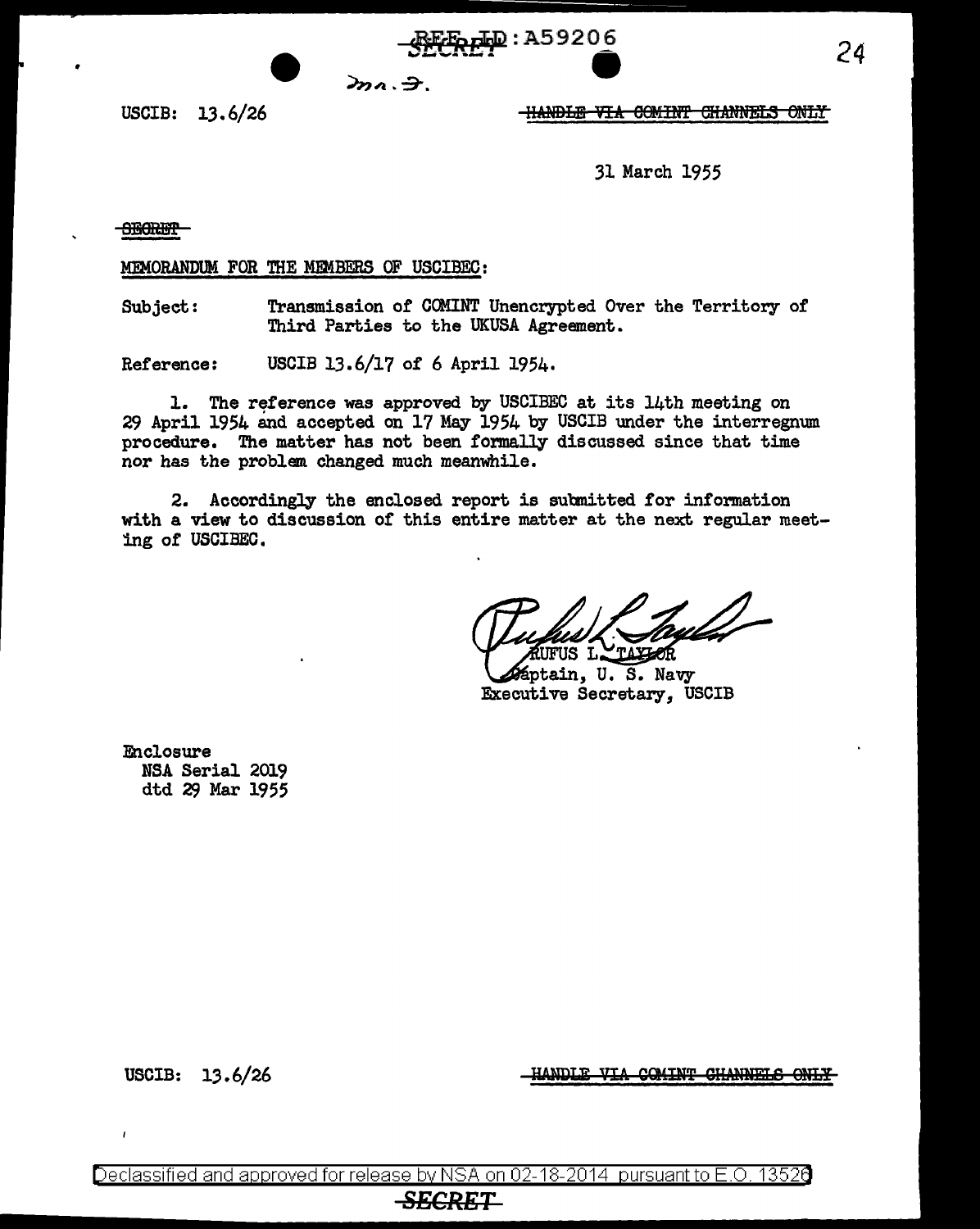DEPARTMENT OF DEFENSE WASHINGTON 25, D.C.

#### NATIONAL SECURITY AGENCY

Serial: 2019

29 MAR 1955

#### **CONFIDENTIAL**

MEMORANDUM FOR THE EXECUTIVE SECRErARY, USCIB

SUBJECT: Secure Film Carrier, Status Report

1. In accordance with your request at a conference on <sup>23</sup> February 1955, the following information on the progress and current status of the Secure Film Carrier is provided herewith.

2. Upon the dissolution of P.S.E.A., technical direction of Air Force Contract AF18(600)-999 with Patterson-Moos Company, Incorporated, was assumed by the National Security Agency. This contract was for the development of a destruction agent which would destroy safety film within one-half second. This limited the destruction agent to a yery powerful reducing agent or to a very fast burning incendiary. Upon re-evaluation of the requirements the destruction time was relaxed from one-half second to *30* seconds. As a result, slower chemical methods were examined for the remainder of the contract.

*3.* The contract with Patterson-Moos Company, Inc., expired 9 October 1954. The contractor recommended. two methods of destruction: incendiary and chemical.

4. Upon expiration of the contract, the Military Characteristics were again reviewed by National Security Agency. There were a series of delays due to some differences of interpretation of the M.C. 1s and intended usage of the device. These differences have been reconciled and solicitation is now in progress for a succeeding contract. Appendix I, inclosed herewith, is the proposed program for the completion of the Secure Film Carrier Task. Appendix III is the Military Characteristics under which the Secure Film Carrier will be developed.

FOR THE DIRECTOR:

(Signed) J. S. HOLTWICK, Jr. Captain, US Navy Deputy Chief of Staff Operations

Incl:

Appendix I, II, Ill.

Enclosure with USCIB 13.6/26 dtd 31 Mar 1955.

# **CONFIDEN'ftAL**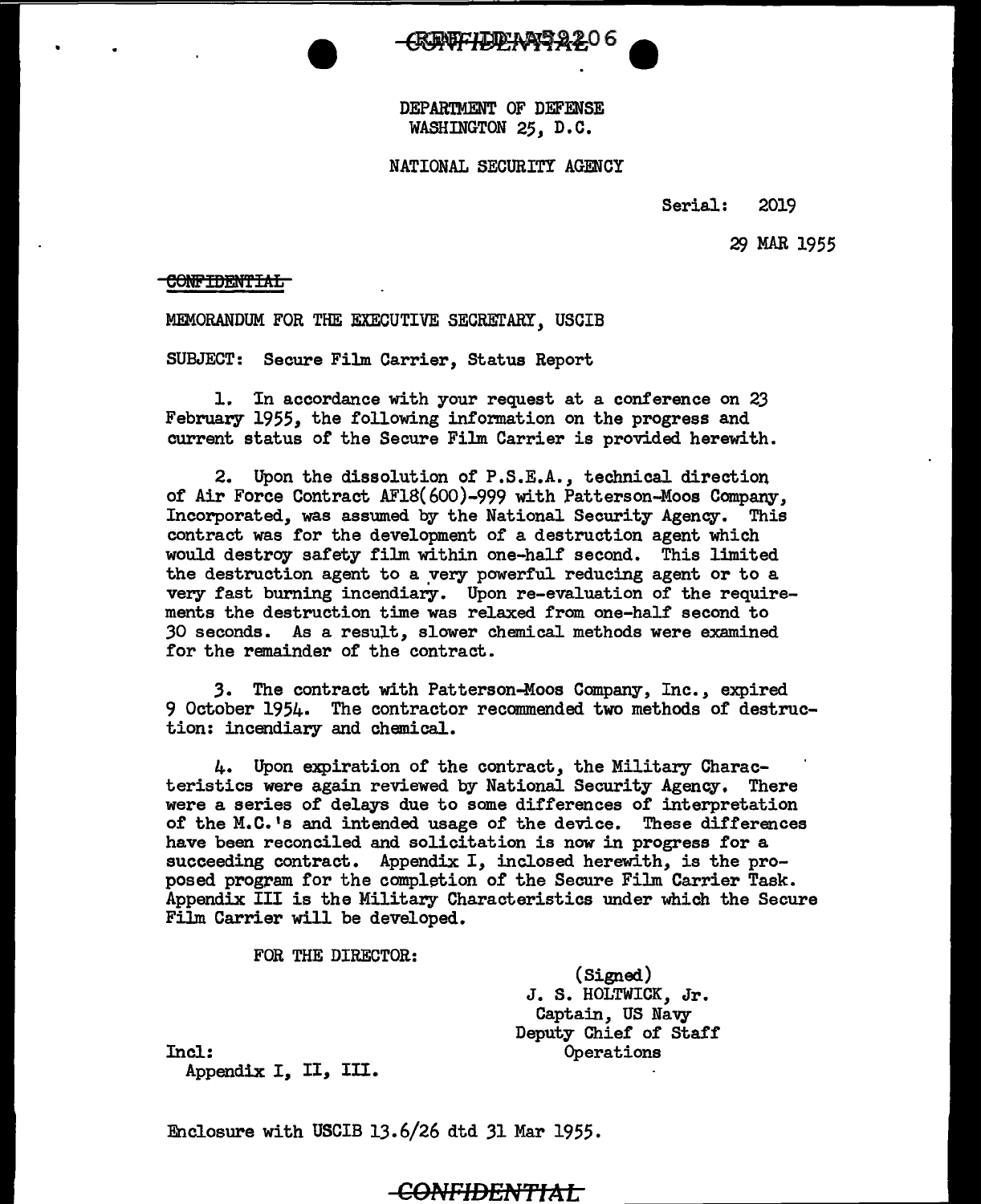**CONFIDENTIAL** 

### APPENDIX I

**MALHED YOUR** 

#### PROPOSED DEVELOPMENT PROGRAM

#### SECURE FIIM CARRIER

#### Special Equipment Development Branch

#### 1. INTRODUCTION:

a. This proposed development program has been prepared on the basis of existing knowledge of the requirements for a Secure Film Carrier. These requirements have been expressed in correspondence with USCIB, Military Characteristics prepared by CCMSEC and specifications prepared by PSEA. It is felt that some of the requirements outlined in the above references are rather vague and some information desired is missing. In order to expedite the development program this proposal has been prepared with the full knowledge that it may be modified when additional information is received.

#### 2. DISCUSSION:

a. It is planned to conduct the development of a Secure Film Carrier by a program consisting of five phases (Appendix II):

- (1) Phase I Test and Evaluation of Proposed Methods of Destruction
- (2) Phase II Design and Text of Engineering Models
- (3) Phase III Fabrication of Service Test Models
- (4) Phase IV Service Test
- ( 5) Phase V Evaluation of the Service Test, Redesign and Release for Production

b. It is proposed to complete Phases I and II by means of a fifteenmonth contract, allowing six months for Phase I and nine months for Phase II.

c. It is estimated that the total contractual cost for Phase I and II will be \$115,000.

d. It is planned that Phases III, IV and V will be completed within 12 months after the completion of Phases I and II. Because of the need for clarification of requirements, no specific number of Service Test Models can be designated at this time. The same reason makes it impossible to be more specific on the conduct of the Service Test. It is estimated that \$50,000 will be sufficient to procure the necessary Service Test Models and provide for any redesign as a result of the Service Tests. Approximately \$35,000 is estimated for redesign, and \$15,000 for the actual fabrication of the Service Test Models.

# <del>CONFIDENTIAL.</del>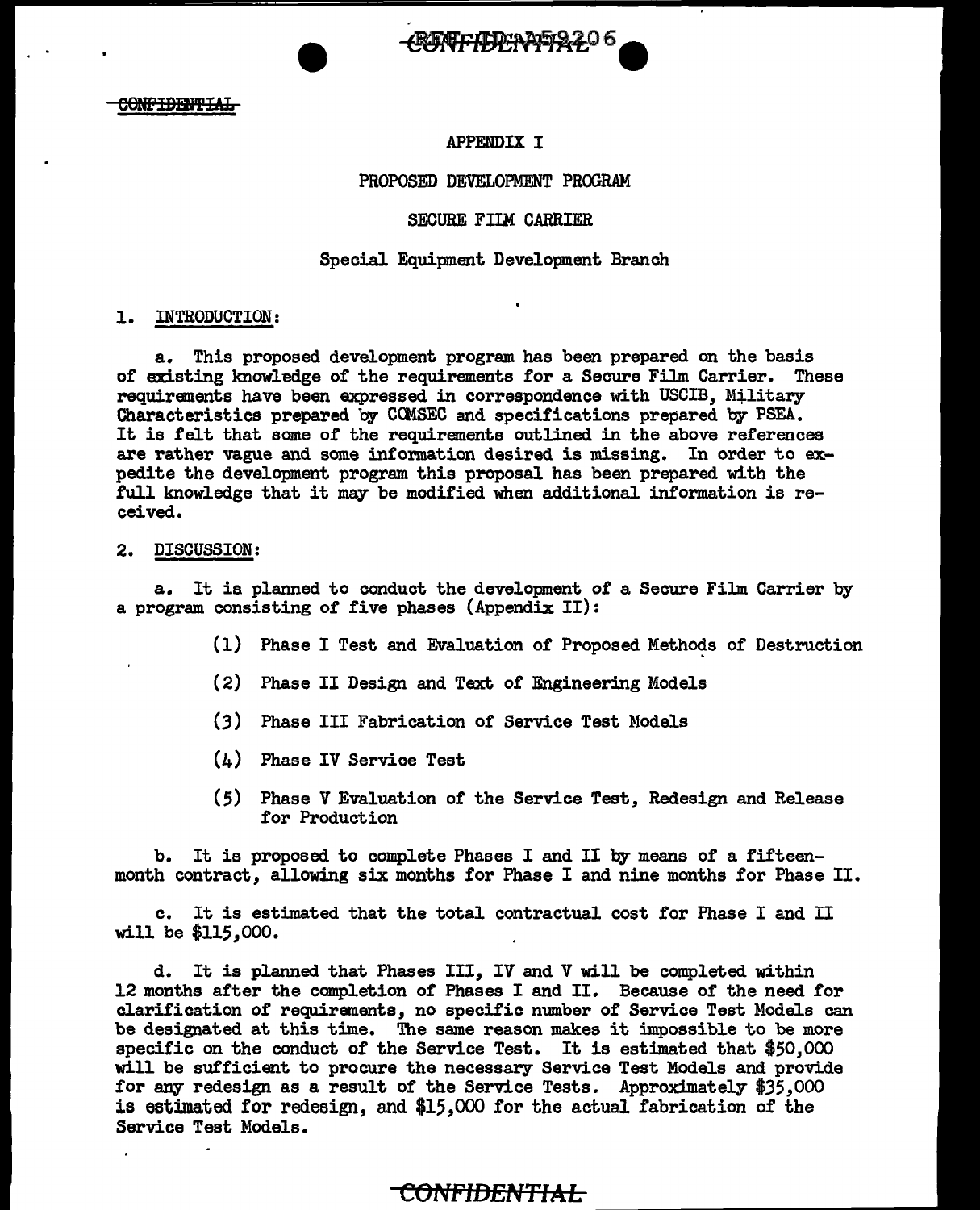*FEREFIRENT2206* 

# APPENDIX II

## DESCRIPTION OF DEVELOPMENT PHASES OF SECURE FIIM CARRIER

# 1. PHASE I. Test and Evaluation of Proposed Methods of Destruction

a. The contractor will fabricate suitable test containers and test the present proposed methods of destruction, i.e.

- (1) Fuming nitric acid reacting with zinc.
- ( 2) *6CJI,* nitric acid saturated with chromic acid.
- (3) Incendiary.

b. These tests will be conducted on the assumed module of 200 feet of 16 mm. developed microfilm and will be in sufficient quantity to give a statistical evaluation of the time required for destruction and the amount of destruction achieved. While conducting the tests, the contractor will study the complexities involved in the design of the container for the various destruction agents. This investigation will include the determination of the optimum size and shape of the container, the proper handling of the destruction agent and the type of actuating mechanism required (for shock, courier release and casual entry).

c. Upon completion of the tests the contractor will make a recommendation to NSA on the most desirable destruction method based on the following criteria:

- (1) The reliability of the unit firing 100% of the time.
- (2) The reliability of complete destruction of the information on the film. -
- (3) , The length of time the container with destruction agent can be stored.
- (4) The length of time the film can be stored without damage in the container.
- (5) The proposed locking device for the prevention of casual entry.
- (6) The proposed method for the unit firing by shock.
- (7) The overall estimated size and weight of the final container.
- (8) The hazards encountered when the unit is functioned in an aircraft.
- (9) The cost of the final container in production.

# CONFIDENTIAL **-**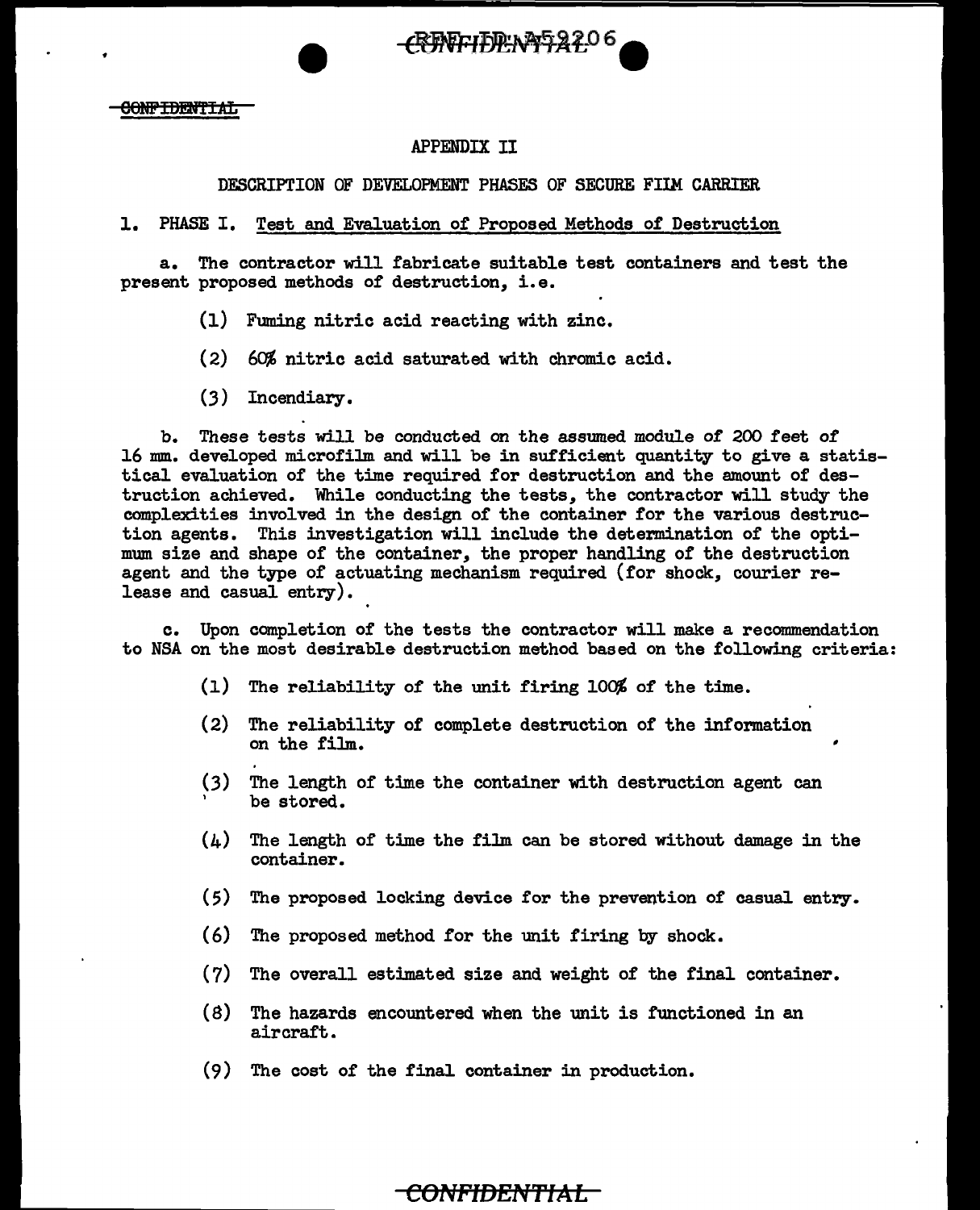

#### **CONFIDENTIAL**

### 2. PHASE II. Design and Test of Engineering Models.

a. When Phase I has been completed and the destruction method selected by NSA, the contractor will design, fabricate and test a sufficient number of developmental models designed to meet the performance requirements of the purchase description. He will then build a sufficient number of models for final testing by the contractor and confirmation tests by NSA.

#### *3.* PHASE III. Fabrication of Service Test Models.

a. Upon completion of Phase II, the contractor will fabricate service test models (quantity to be determined at a later date), incorporating any changes indicated by the final tests.

#### 4. PHASE IV. Service Tests.

a. Service tests will be conducted by the customer when the service test models are completed.

#### 5. PHASE V. Evaluation of Service Tests

a. When the service tests are completed the comments will be analyzed by NSA and the changes will be incorporated into the Service Test Model drawings. The extent of these changes will determine whether additional Service Test Models are necessary or whether the unit can be released for production without further changes.

# **COf\,tptDEN'ftAL**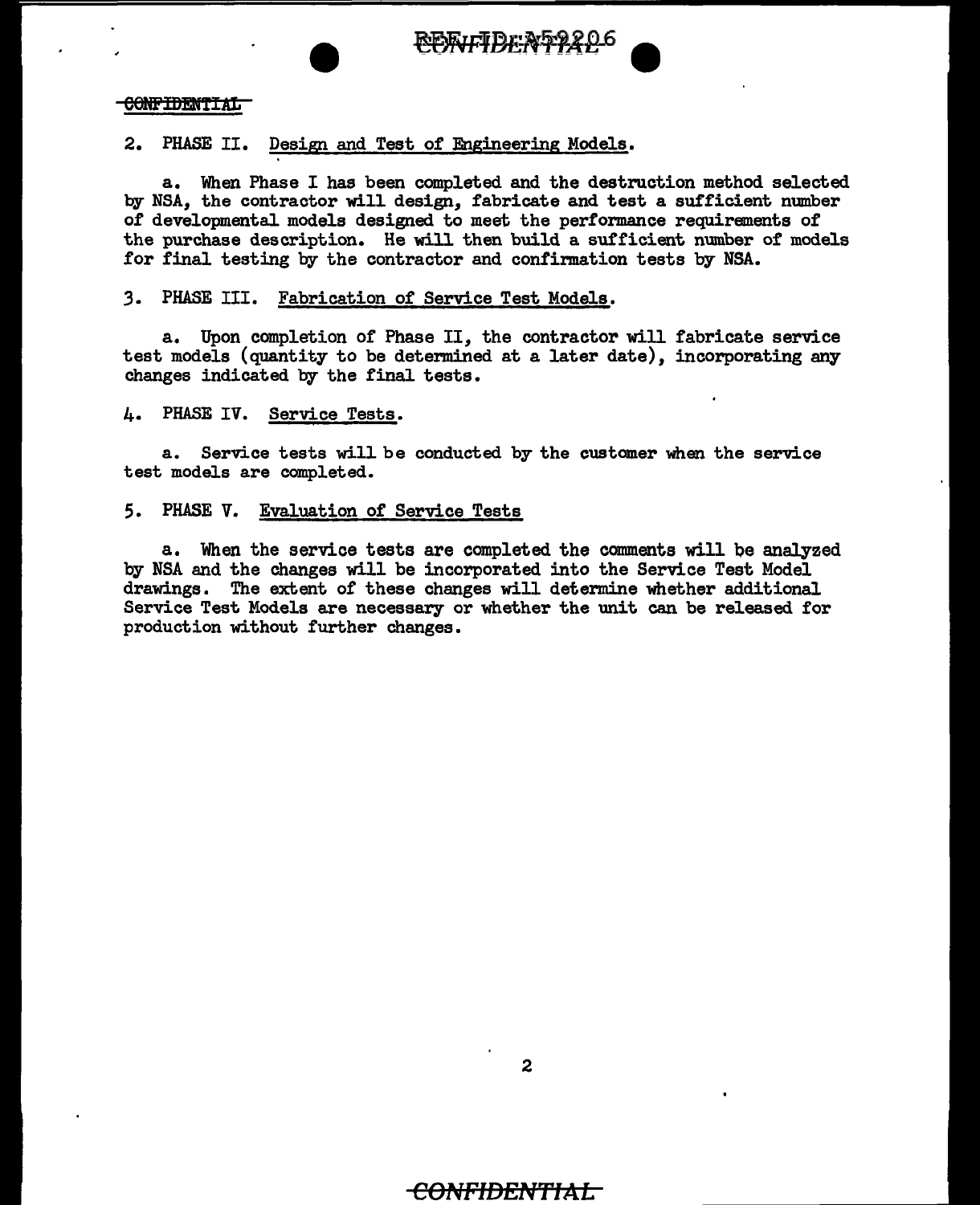

#### **CONFIDENTIAL**

' .

#### APPENDIX III

#### MILITARY CHARACTERISTICS FOR A SECURE

#### CARRIER FOR CONVEYANCE OF MICROFIIM

#### I - GENERAL INFORMATION

#### 1. Ob.1ective

a. A secure carrier is required by the Armed Forces Security Agency for the transmission of special classified materials, photographed on microfilm, relating to the functions of AFSA.

#### 2. Employment

a. The microfilm secure carrier will be used by officer couriers in the transmission of undeveloped\*\*microfilm by air transport over. Foreign territory to certain U.S. commanders.

II - OPERATIONAL AND PHYSICAL CHARACTERISTICS

#### 1. Special Features

a. The microfilm secure carrier should be provided with a built-in means of accomplishing positive destruction of intelligence on the undeveloped\*\*film. The secure carrier should be constructed so that the destruction agent will be released:

- (1) By excessive shock (plane crash).
- \*(2) By any attempt by an unauthorized person to gain entry.
	- (3) At the convenience of the courier.

b. The secure carrier should permit disarming by the authorized recipient by means of a working combination.

c. The secure carrier should contain internal construction to permit as great amount of microfilm as possible to be stored in such a manner as to insure total intelligence destruction by the destruction agent.

d. The destruction agent·should contain the following features:

- (1) Compact.
- (2) Simple mechanics for packaging and release.
- (3) Good dissemination of' the destruction agent to insure total destruction.